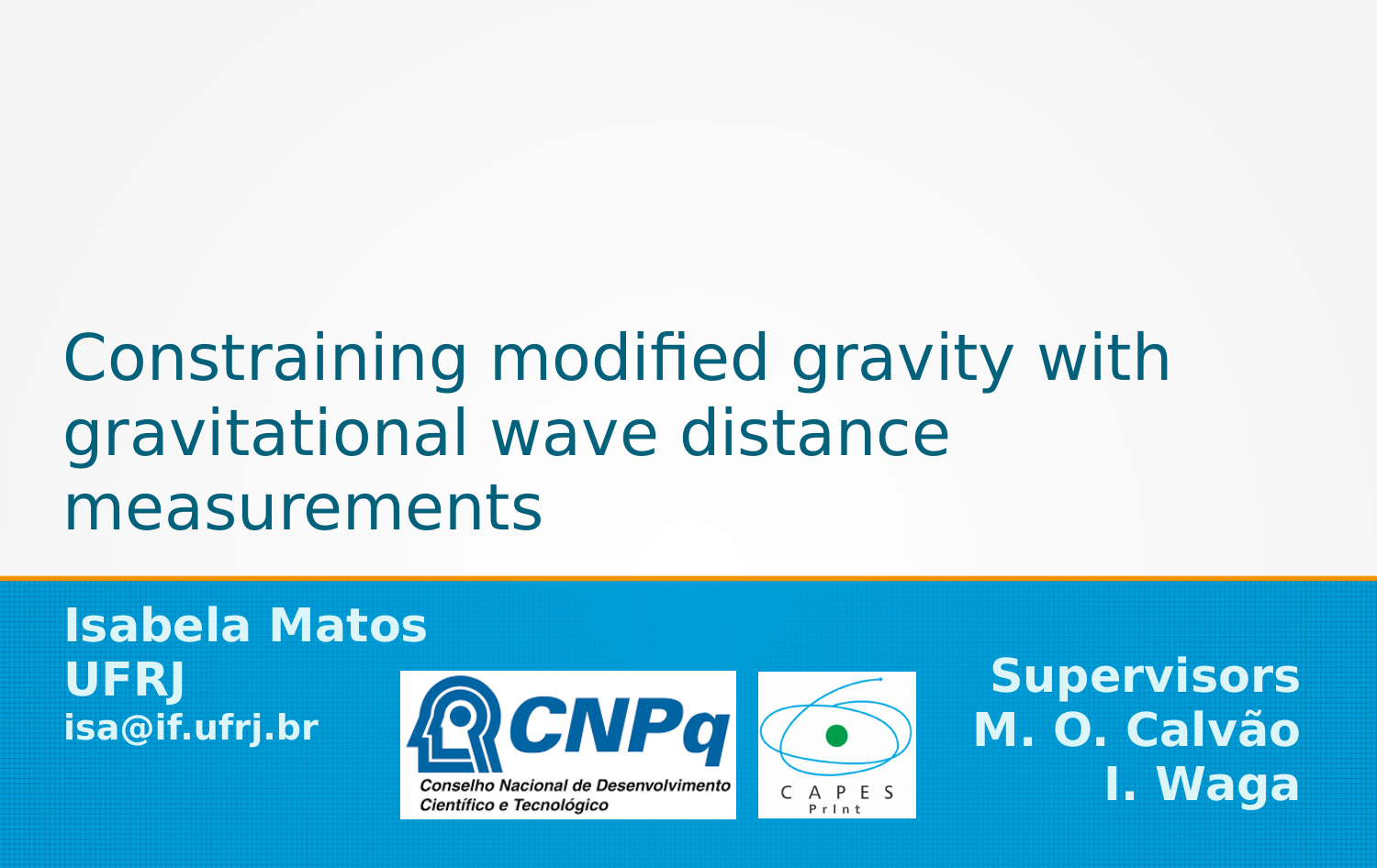# Modified gravity cosmology

• The background and linear perturbations are completely specified by a tuple of time-dependent functions

 $(\alpha_K, \alpha_B, \alpha_M, \alpha_T, H)$ 

Bellini and Sawicki, JCAP 07 2014 050

- Include all Horndeski theories and some of its extensions
- All alpha's are zero in GR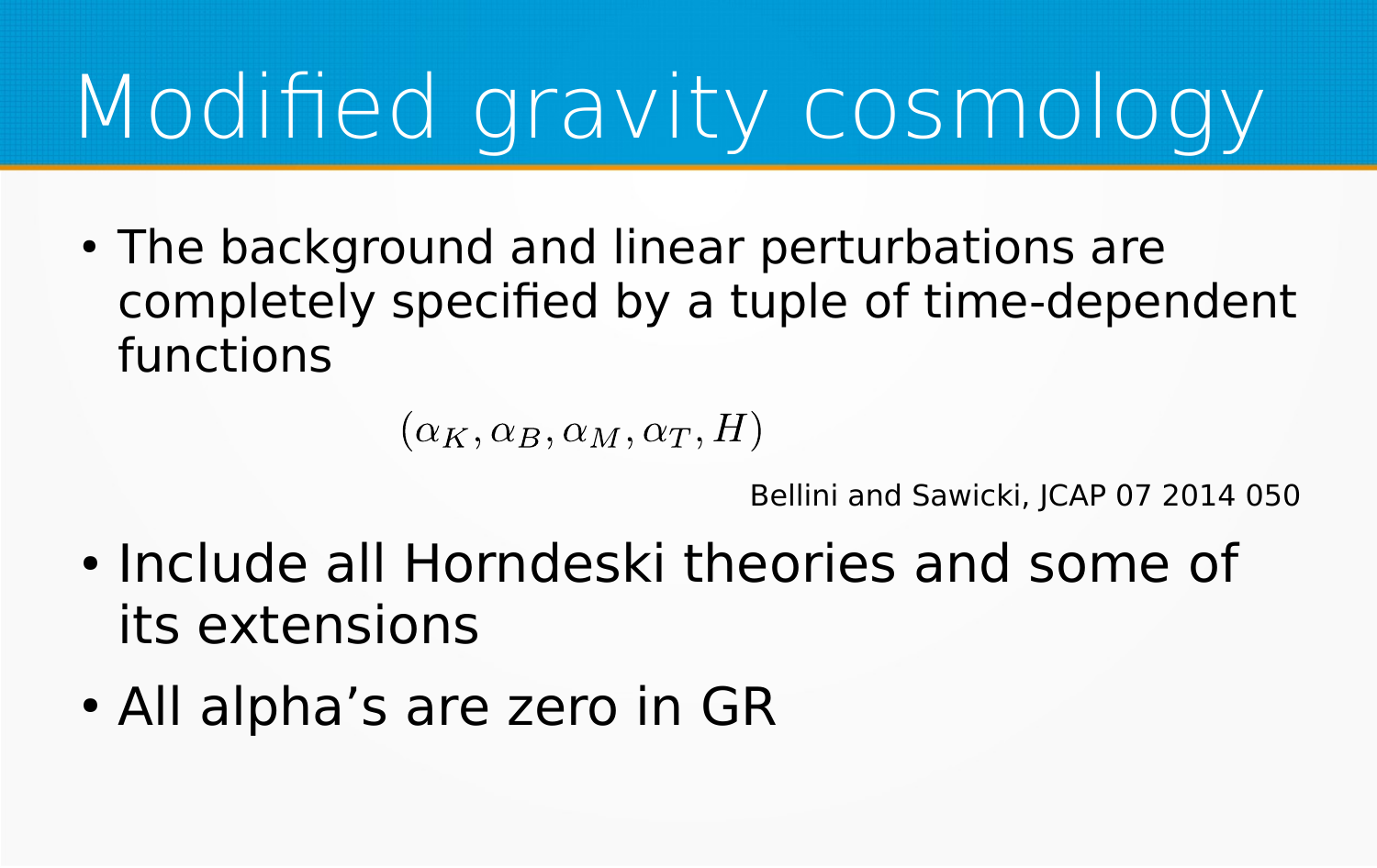## Gravitational waves in modified gravity

• GW amplitude propagates following

$$
h_P'' + (2 + \alpha_M) H h_P' + (1 + \alpha_T) k^2 h_P = \Pi_P
$$

• From GWs, we infer the luminosity distance of binary systems

$$
h_P\sim \frac{1}{\mathcal{D}_L^{gw}}
$$

• It is modified to

$$
\mathcal{D}_L^{gw}(z) = \mathcal{D}_L^{em}(z) \exp\left\{\frac{1}{2} \int_0^z \frac{\alpha_M(\tilde{z})}{1+\tilde{z}} d\tilde{z}\right\}
$$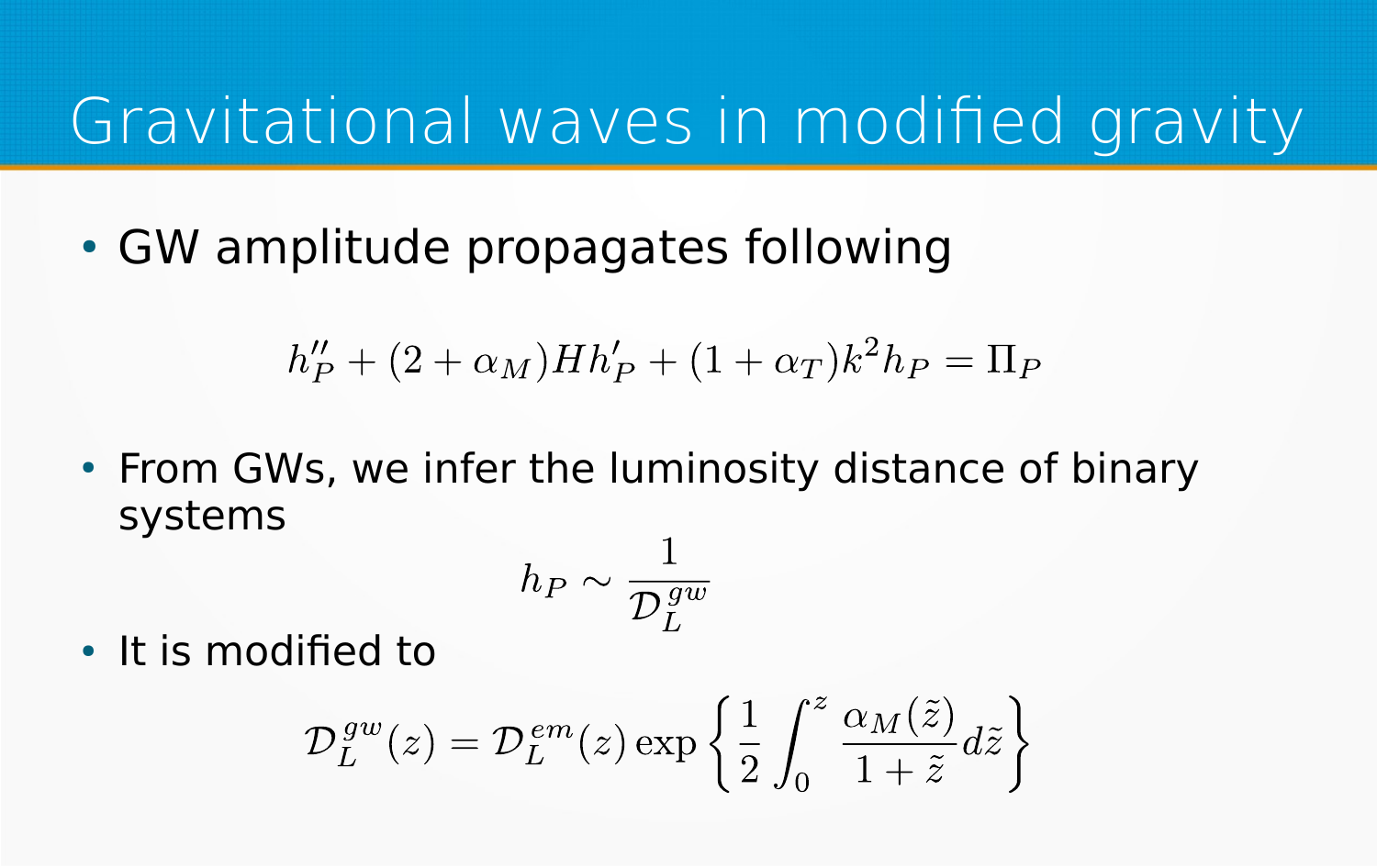#### **Einstein Telescope forecasts**

- Simulations of 1000 BNS mergers detected by the Einstein Telescope (ET) for  $0.5 < z < 2$
- Redshifts from gamma ray bursts
- Errors in  $D_1^{gw}$

$$
\sigma^2 = \sigma_{\rm lens}^2 + \left(\frac{2\mathcal{D}_L^{gw}}{\rm SNR}\right)^2
$$

Matos, I. S., Calvão M. O. and Waga, I., PRD 103, 104059 (2021)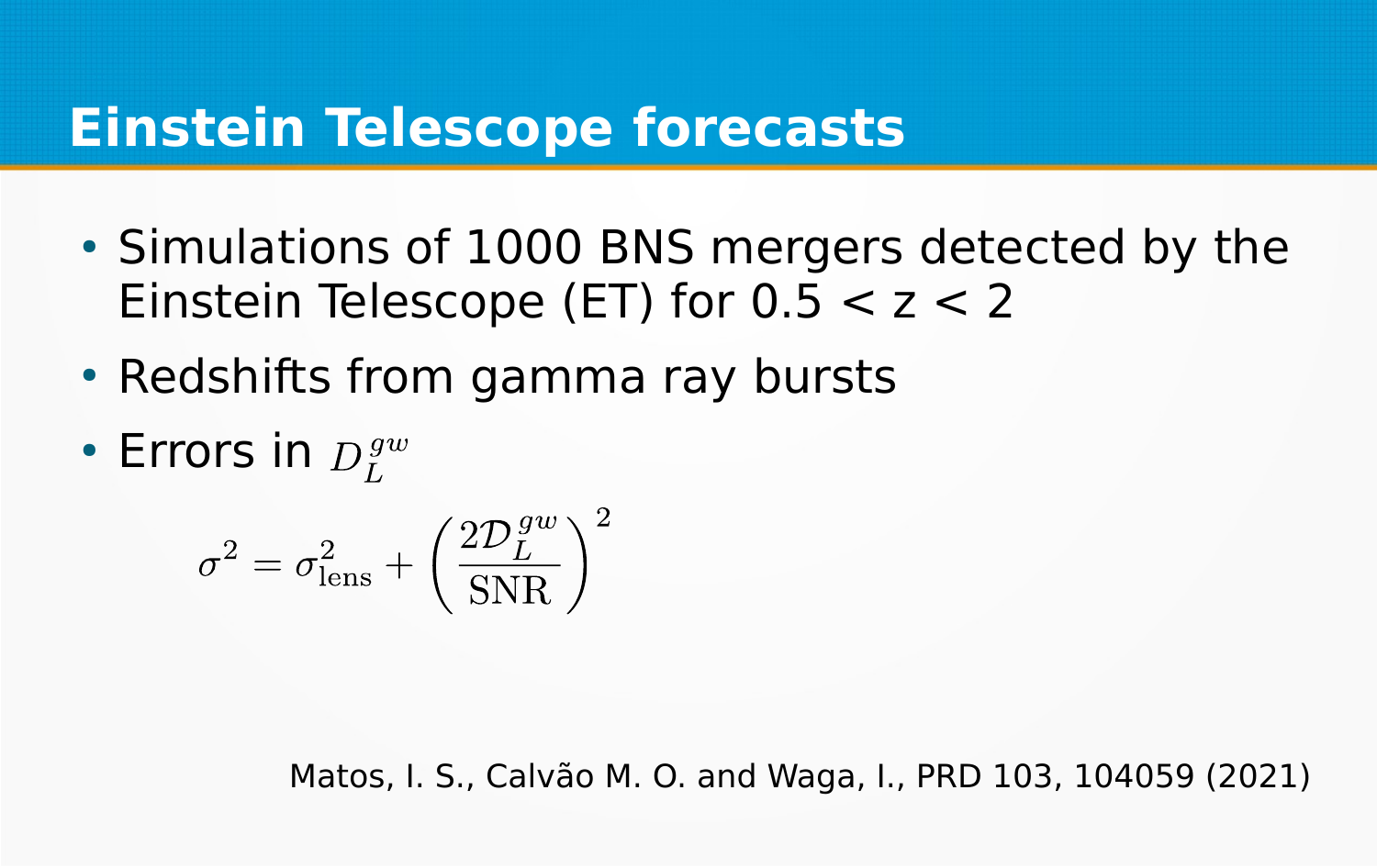#### **In f(R)**

• For a Lagrangian of the form  $\mathcal{L} = R + f(R)$ 

$$
\mathcal{D}_L^{gw}=\mathcal{D}_L^{em}\sqrt{\frac{1+f_{R0}}{1+f_R}}
$$

• Asymptoticaly goes to

$$
1+\frac{f_{R0}}{2}
$$



• Assuming a LCDM background, ET provides  $\gamma$  gravity models

 $|f_{R0}| \lesssim 2 \times 10^{-2}$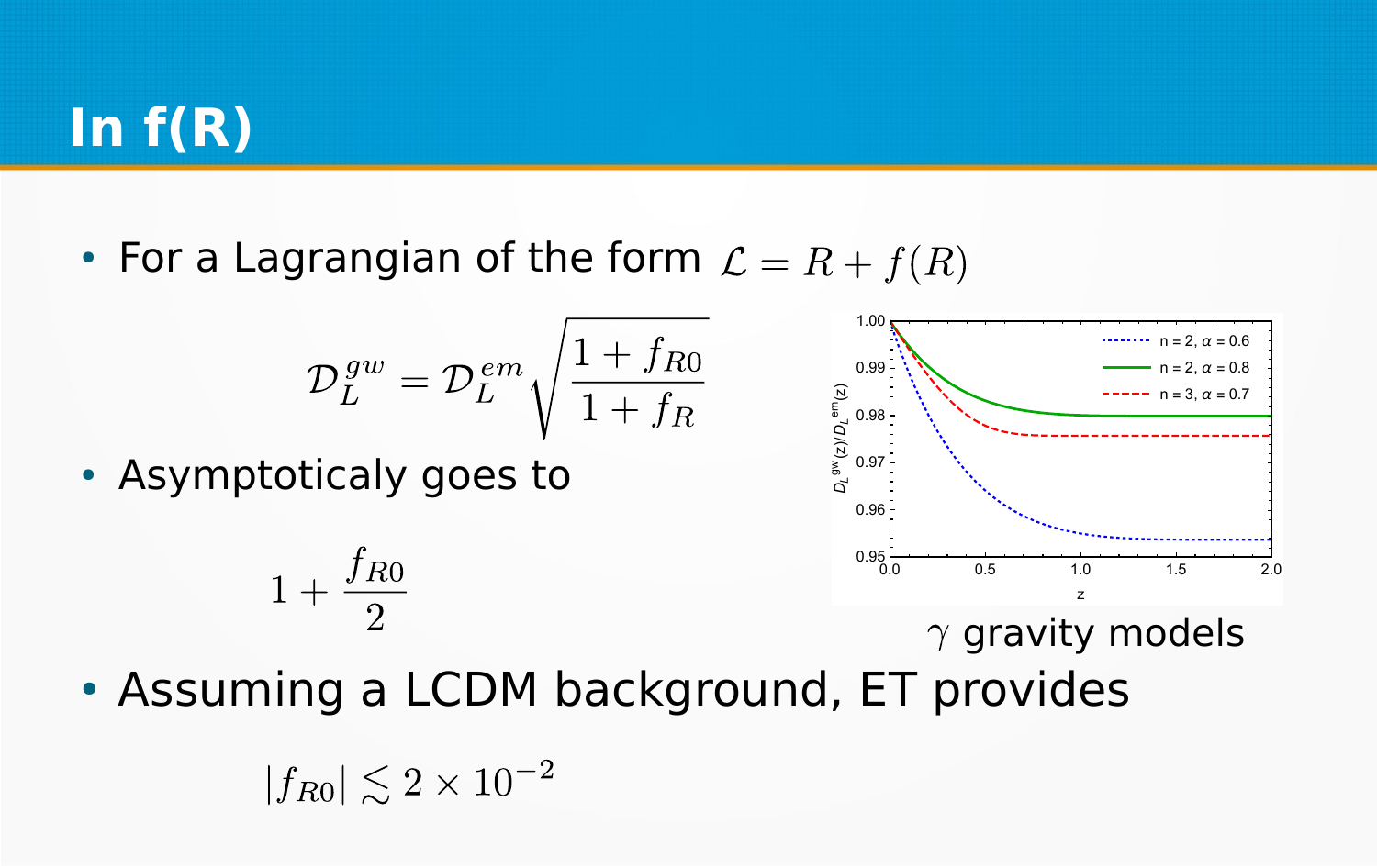#### **Parametrizing the background evolution**

$$
w_{\rm DE}(z, A, z_t, z_f) = -1 - A(z - z_f)(z_t - z) \sin \left[\frac{2\pi z - \pi (z_f + z_t)}{z_t - z_f}\right]
$$

 $z_f < z < z_t$ 

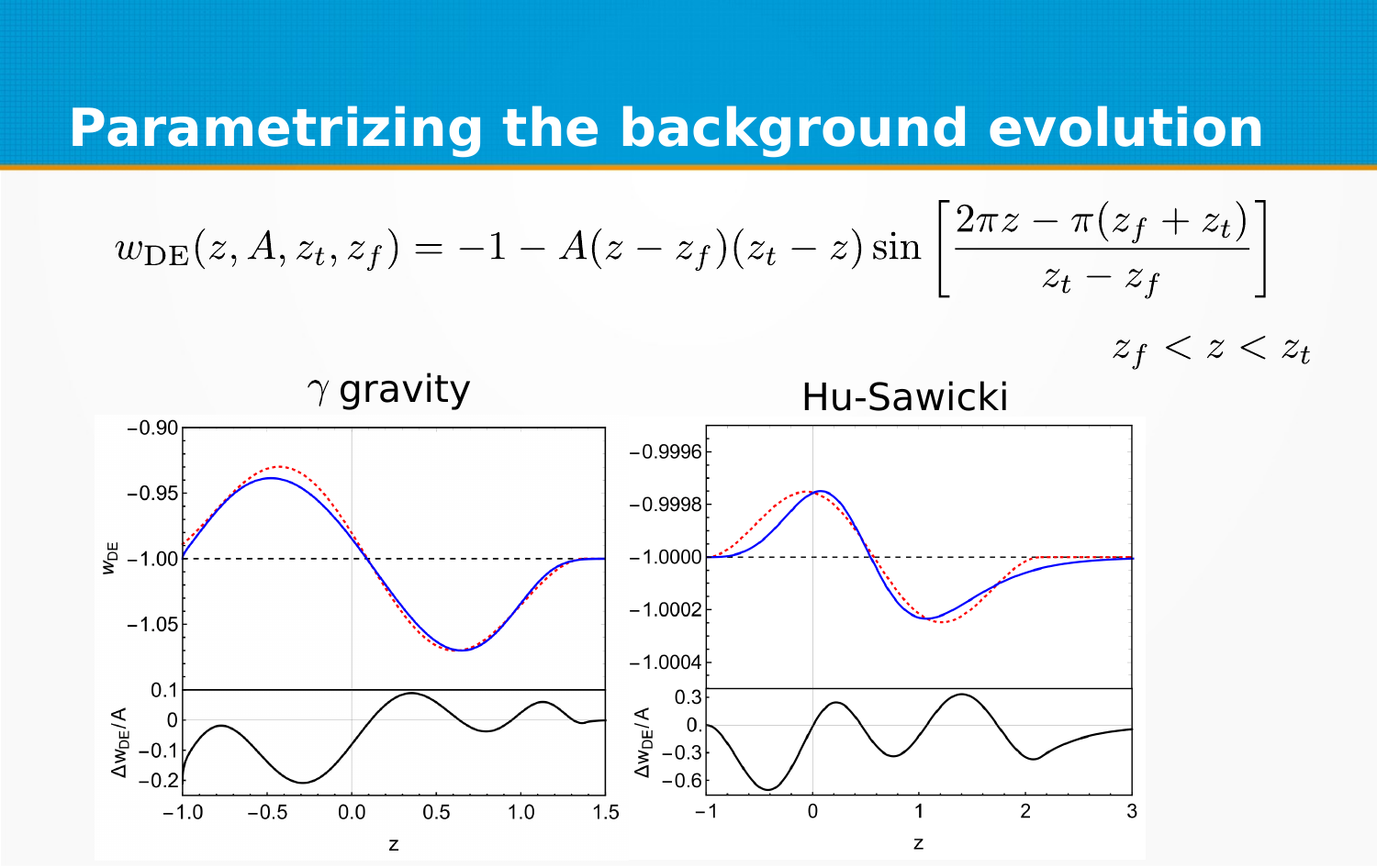#### **Parametrizing the ratio of distances**

$$
\Xi(z,\Xi_0,\nu)=\Xi_0+(1-\Xi_0)e^{1-(1+z)^\nu}
$$



- Asymptote  $\rightarrow \Xi_0$
- GR is recovered

$$
\Xi_0 = 1 \text{ or } \nu = 0
$$

 $A=0$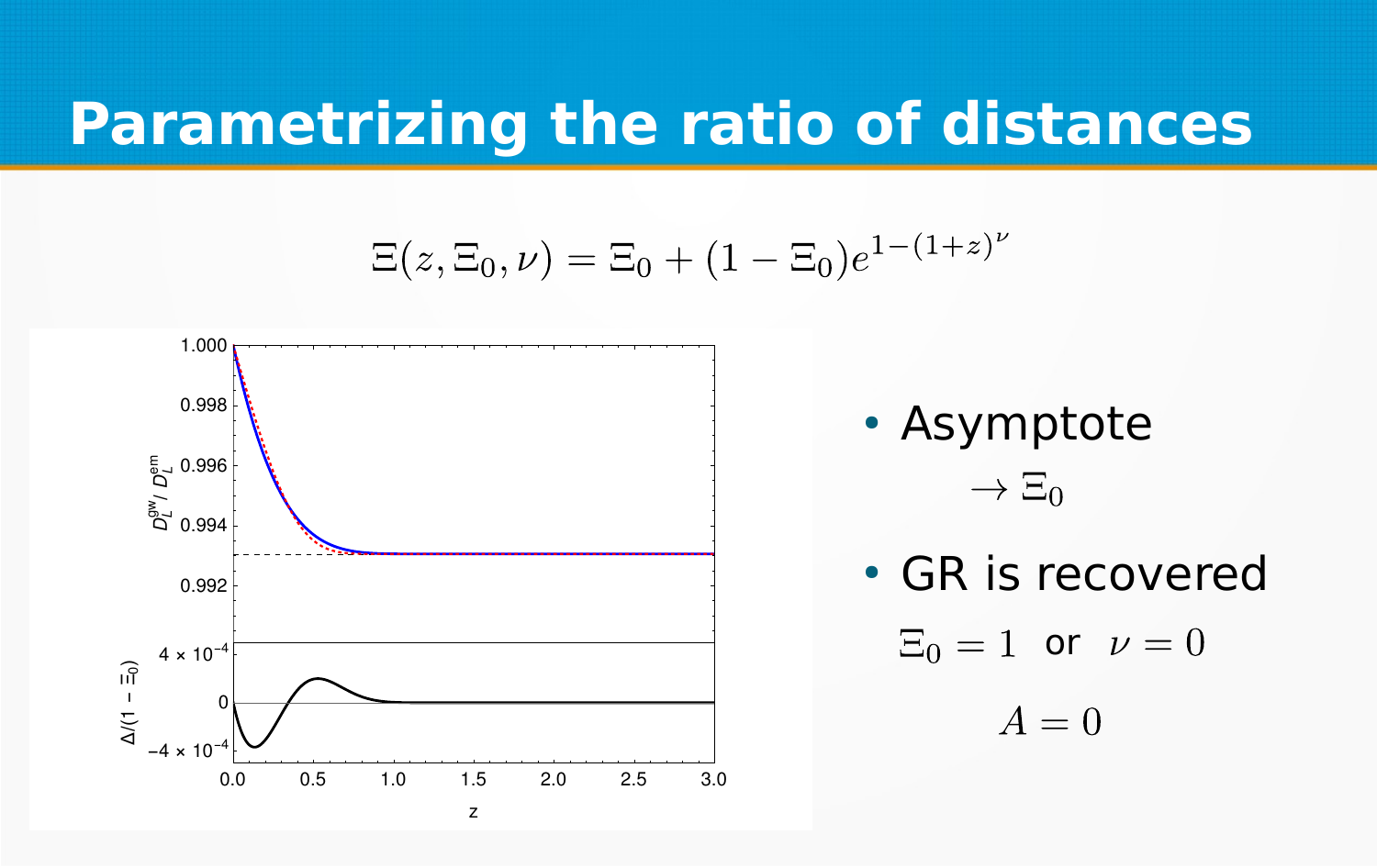#### **Results for LCDM**

• Simulations of 1000 GW events from BNS mergers  $(0.01 < z < 2)$ 

$$
\frac{\Delta H_0}{H_0} \sim 0.97\% \quad \frac{\Delta \Omega_{m0}}{\Omega_{m0}} \sim 7.6\%
$$

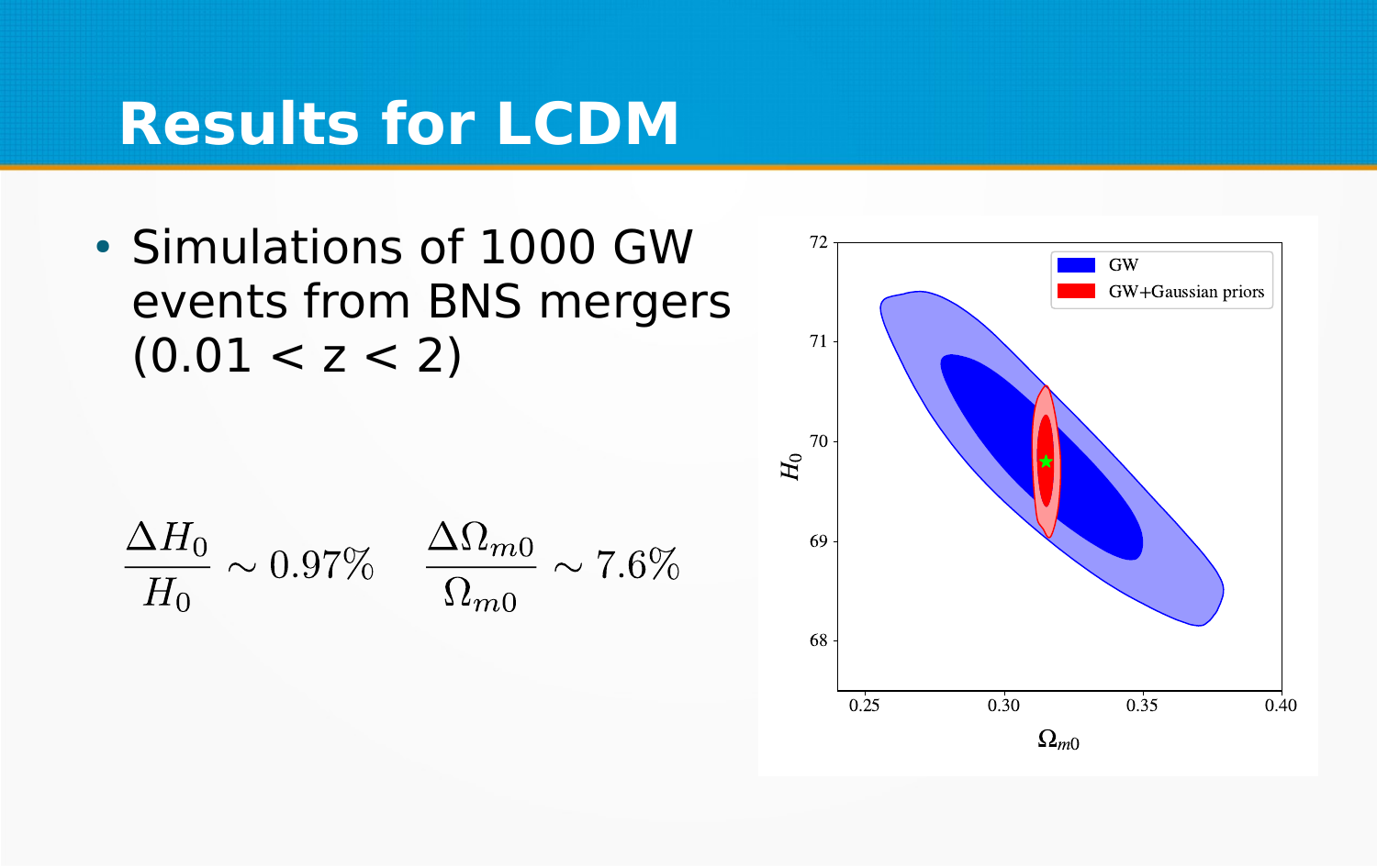

Fiducial model is ΛCDM Gaussian priors  $H_0 \to N(69.8, 1.9)$  $A \rightarrow N(0, 0.14)$  $\Omega_{m0}$  → N(0.315, 0.007)

Fixed:  $\nu, z_t, z_f$ 

Markers  $\gamma$ -gravity with  $n=2$  and  $\alpha=0.9$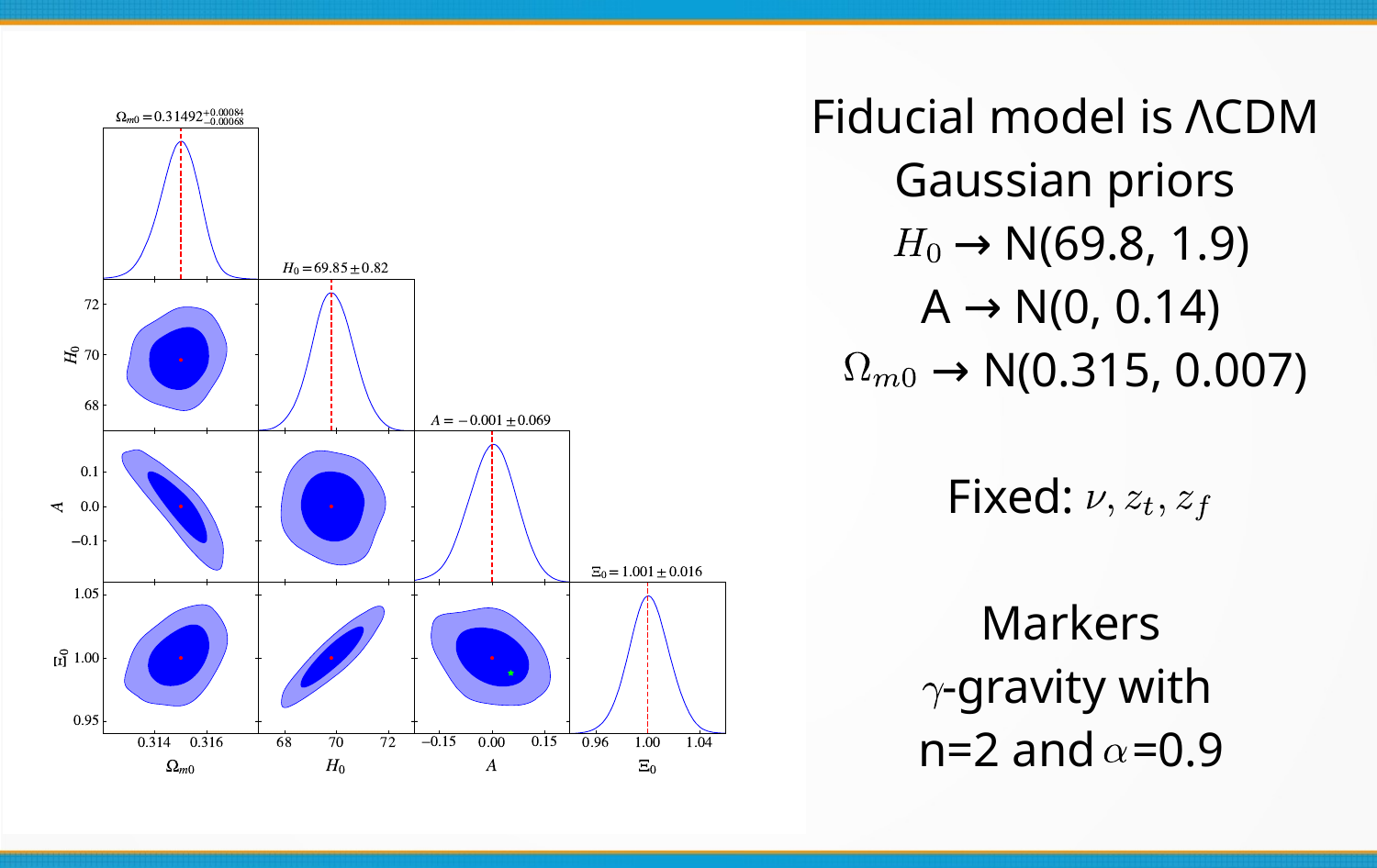### **Combination with actual data from other observables**